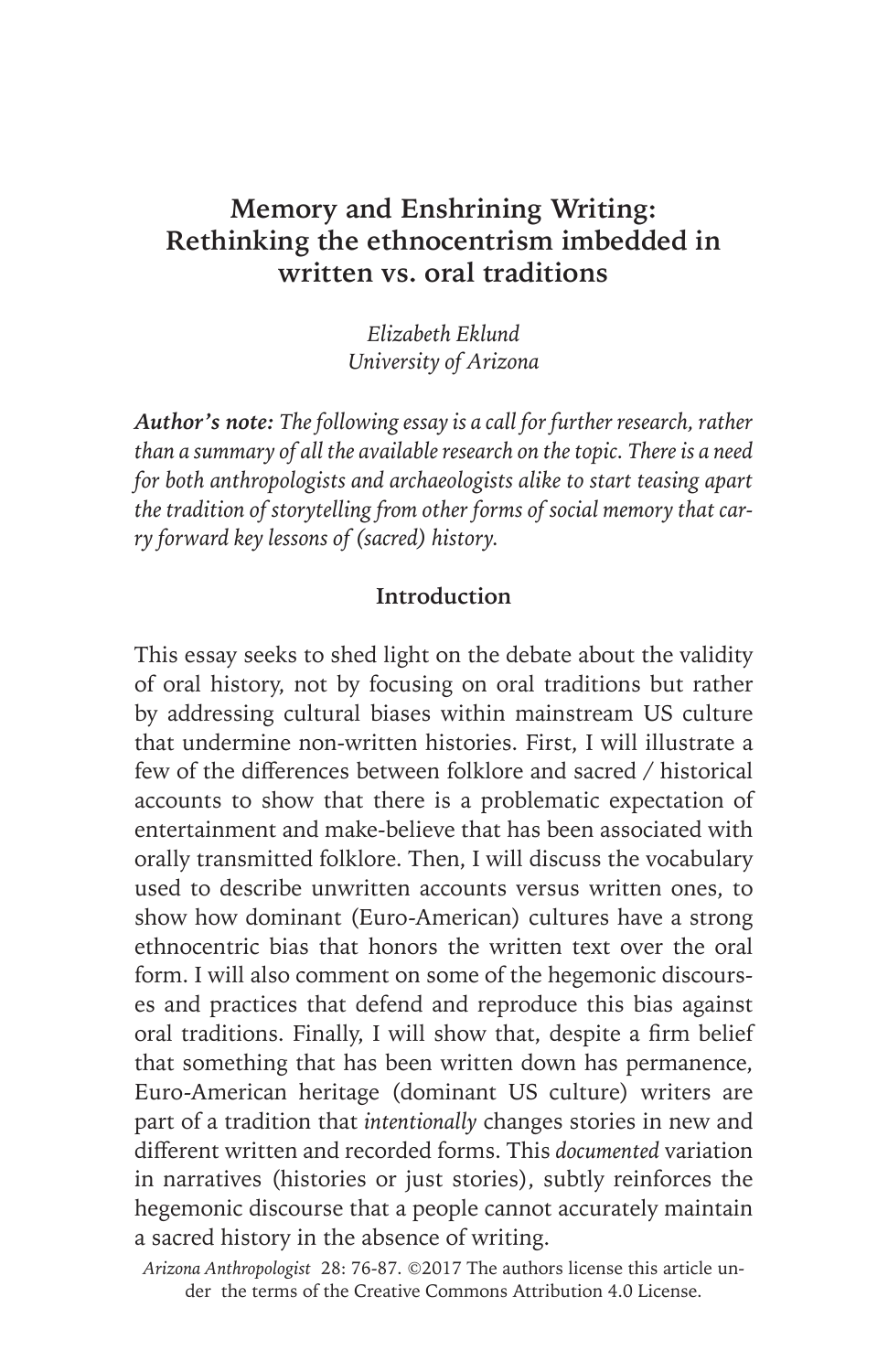#### **Oral Traditions are not Folklore**

Ideally, and more than once, I have stood in a dark cabin in the woods, but more often I have stood before an undergraduate class, and recounted the legend of the White Wolf. The story I tell is adapted from Schwartz' Scary Stories to Tell in the Dark. I use the word adapted because "memorized," while equally true, does not capture the fact that I know I am not telling it using the exact same words Schwartz wrote. Rather, I know that what matters are the key details, the elements of the story, and the audience's reaction as I drag them into the tale of a former hunter that broke a vow to never hunt again.

This is part of the art of storytelling as I have learned to practice it. Folklore exists to be shared and spread. However, there is a major difference between the realm of make-believe (popular stories) and fact (stories we tell about our past and our world). A story, like the beguiling stories I share before a campfire, exist to entertain. All I need to know are the key plot points. In contrast, certain venues demand precision. An individual can go to prison if they "fill in the details" if called before a court to testify under oath. Setting aside all the epistemological debates about "what is a fact," generally there is consensus that "what happened" at a crime scene should not change. Facts don't have to be "remembered" from recent events. Most of the readers of this article will know "what happened" on Sept. 11, 2001. While few may remember first hand Dec. 7, 1941, shared facts of "what happened" on that date are part of US history. It is true, some readers will know more about Sept. 11 and Dec. 7 than others, and there are a lot conspiracy theories out there. But these histories are narratives based on indisputable facts. Sacred stories, "true" stories, and "facts" are not meant to be changed.

Sacred stories occupy an odd place in writing-centric cultures. Despite primacy placed on a Holy Book, it is common in Abrahamic belief systems to memorize all or part of the sacred text. This act of remembering does not allow for change. Rather, the memorization of short Bible verses or the recita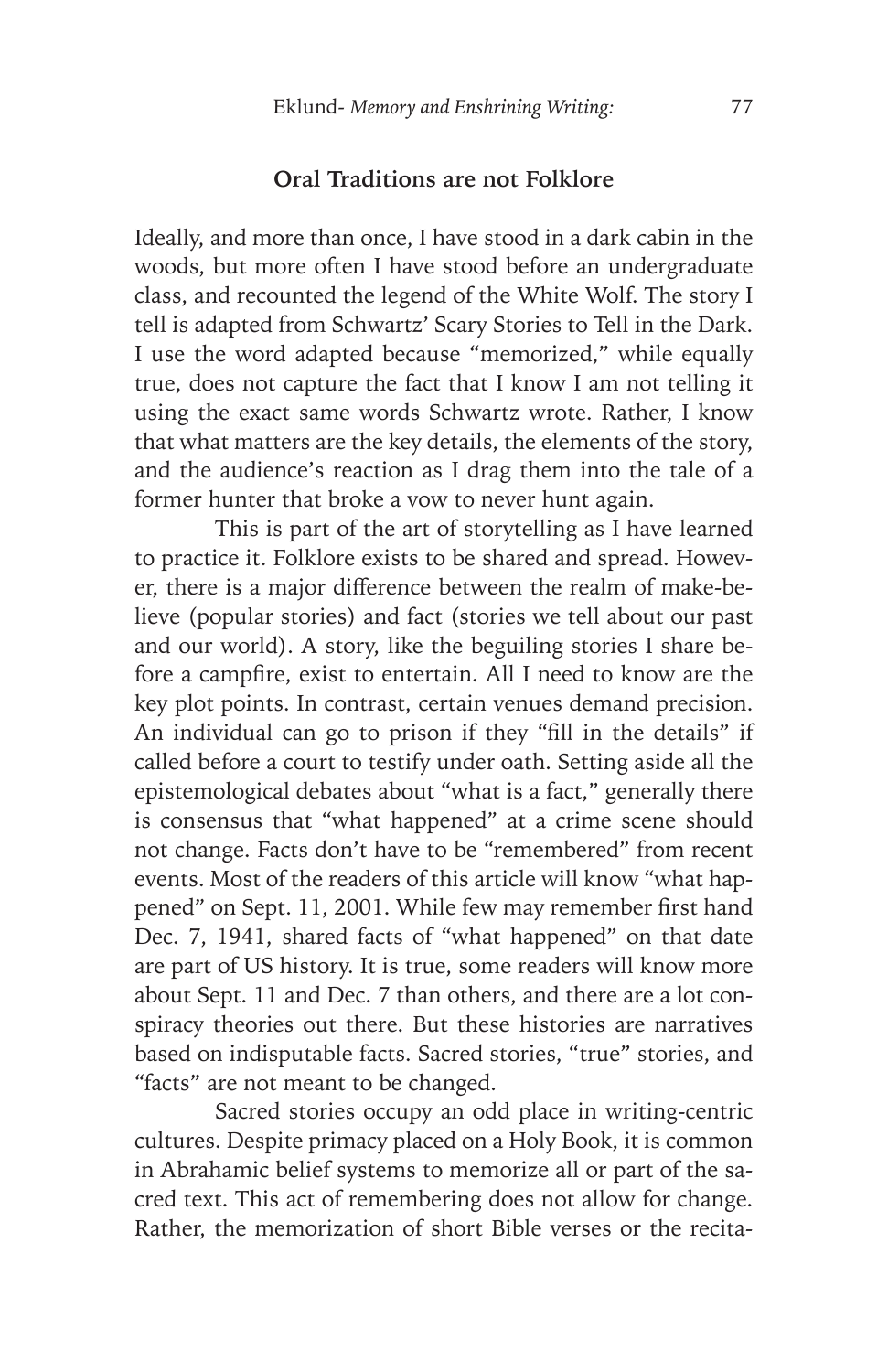tion of the Quran in its entirety, is expected to be accurate. This contrasts with the European fairytale where many of the classic stories have vestigial passages and parts have been lost to time (Opie and Opie 1974). The folklore tradition of "urban legends" are particularly known for their variations.

However, facts, accounts of the past, and sacred stories are not just a part of communities that practice writing. Because US (and European) traditions of folklore have been practiced orally as a mean of storytelling, sacred and historic narratives maintained as part of an oral tradition have been widely mistaken as just "folklore." It should also be noted that concepts of power and class are imbedded into the word folklore. According to the Oxford English Dictionary (2017), folklore is "traditional beliefs, legends, and customs, current among the common people" or "popular fantasy or belief." This denotation indicates the beliefs are "common" or belonging to lower class "ordinary" people. The connotation, specifically the use of the word "fantasy," captures the notion that these are false beliefs or not factually based. In practice, folklore can also have a positive connotation. Jim Griffith and the Southwest Folklife Alliance founded continue to host Tucson Meet Yourself. Tucson Meet Yourself (2017) defines folklore and folklife as the "informal, familiar, common side of the human experience that is not contained in the formal records of culture." This organization actively breaks down the marginalization of everyday ("folk") life by celebrating the its importance and diversity. Nevertheless, "folklore" remains "informal" by definition.

Choosing the word, "oral history" has helped restore dignity to non-written traditions. Many sacred traditions are not meant to change the same way sacred stories and written histories (facts) are also not meant to change. Furthermore, the term "oral history" is also used to define an anthropological method of gathering personal narratives about the past as retold by individuals present during past events. For this reason, scholars like Keith Basso (1996) simply use the word "history" while commenting on how previous scholars (including Spicer) had a difficult time recognizing the practices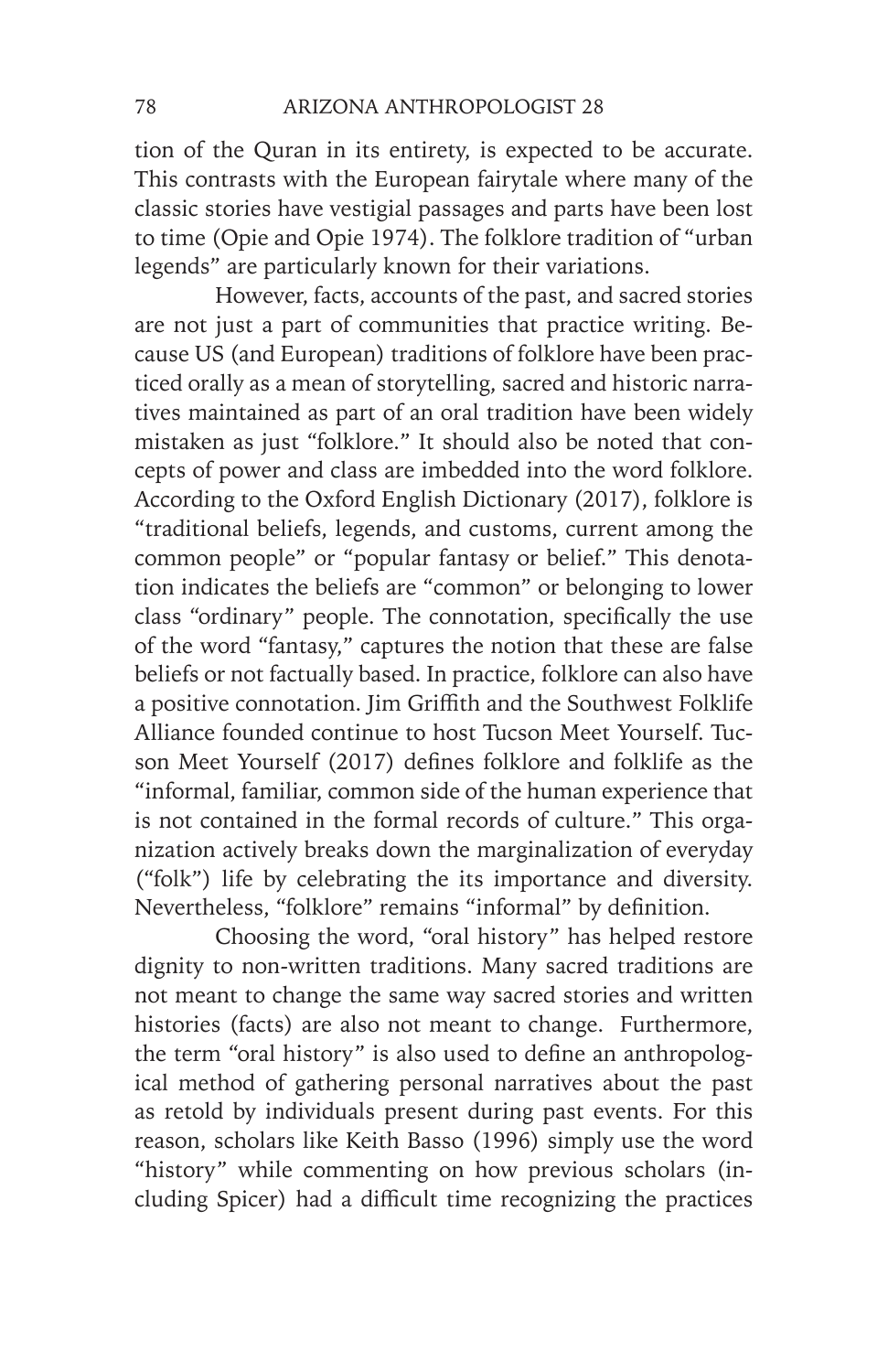of Western Apache historians because of the ethnocentric assumption that history is written, or "in print."<sup>1</sup>

## **Enshrining Writing**

Conventional science places a strong degree of certainty or permanence in inscribed forms over oral traditions. Indeed, there are many strengths to the written word. To write is to set one idea in a form that can be stored, distributed, and shared. The importance of creating written words is captured in the methodology of ethnographic data collection. There is a moment, which is temporary, ephemeral. The ethnographer must not only bear witness, they inscribe it in their field notes (after Geertz 1973). To describe the act of writing as "inscribing" is a term often used, and sometimes critiqued (for a small set of recent examples see Ghaffar-Kucher 2015; Knowlton 2015; and Young 2015). The permanency of "inscribe" captures the sense of something durable, yet the etymology captures a direct link to writing.2 While "write" and "inscribe" have drifted apart in modern English, there is a strong link between writing and creating a durable, permanent and unchanging form.

The importance of writing is enshrined in the very concept of "civilization." As Spicer (1962) illustrates in *Cycles of Conquest*, the project of bringing "civilization" varied based on the ethnocentric view of the colonizers. A key component was schooling and the teaching of writing. The high place of writing as part of cultural evolution models is also shown in the work of Morgan (1877) and Tyler (1920). This deeply problematic concept marginalizes oral tradition societies, making it harder to be "civilized" without writing.

Regardless of the strengths of documentation, these definitions are deeply hegemonic. They offer no place for memorization nor a sense of how people can maintain knowledge of their

<sup>1</sup> Basso's work demonstrates that Anglo-American history is "unspoken and unanimated, it lies silent and inert on the printed English page" while Apache historical materials are in "footprints" and "paths" on the land, shown through place names (1996: 33).

<sup>2</sup> Specifically, the word comes from "Latin *inscrībĕre* to write in or upon, < *in-* (in- prefix2) + *scrībĕre* to write." (Oxford English Dictionary 2017)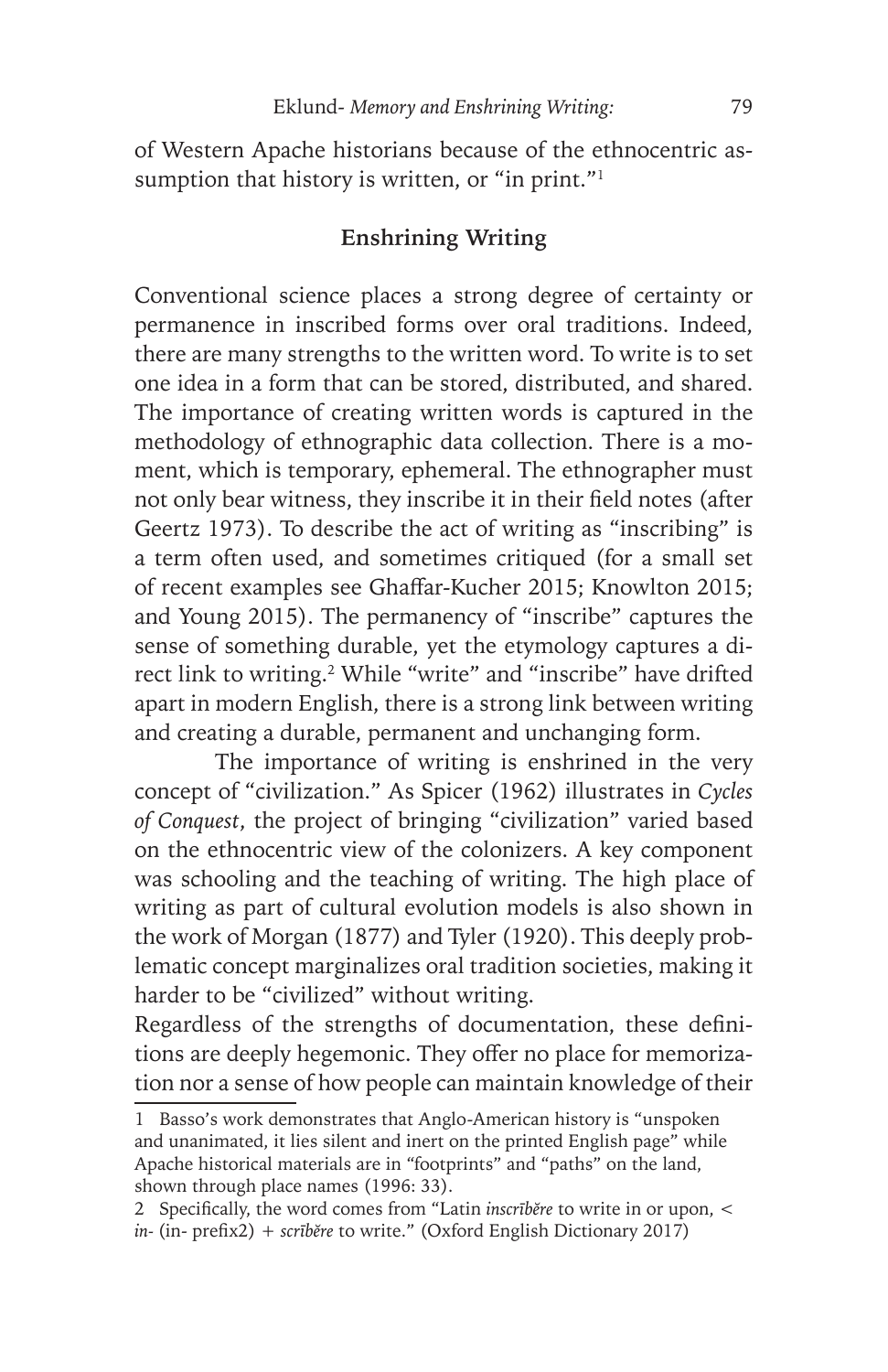past. Like the ideas of folklore, the idea of writing vs. oral tradition reflects a form of Gramscian hegemony where common peoples' beliefs and history are perceived as fluid because that moment of action is transient and cannot be fully documented if it is not inscribed in one form or another. This does not mean that writing *isn't* permanent. As seen by the stela of the Maya and of ancient Egypt, records can outlast memory. It is the subtle belief that inscribing is more permanent or accurate than memory that produces a hegemonic discourse that keeps the oral histories chaotic (in a Gramscian sense, keeping the proletariat disorganized and easier to control) and less socially valued when dominant society crafts historical narratives.

## **Mocking Memory**

The other side of valuing writing is the mirroring hegemonic discourse that discounts human capacity to accurately remember details. Again, the fallacies of human memory and quantifiable research into what advances or hinders the production and details of memory and recall have been well documented and carefully and repeatedly studied (for a small fraction of recent examples, Garcia-Osta and Alberini 2009, Lindner et al. 2017, Melinder et al. 2017, Patihis and Place 2017, Peltonen et al. 2017, Soleti et al. 2017, Titta et al. 2013, Zovkic et al. 2013).

The validity or uncertainty of memory is beyond the scope of this essay. It is a hegemonic view that people do not, or cannot accurately memorize or orally transmit accounts across multiple narrators, a lynchpin of oral traditions. This is seen in the quest for first-hand accounts, the preference for eyewitnesses, and how things that happened to "a friend of a friend" quickly fall into urban legends.

Whatever the truth of memory and the weaknesses of oral traditions are, mainstream US culture teaches a bias against orality to our children in the game "telephone." In this game, a group of children sit in a circle. One student starts the game by passing a message, whispering a short statement in their neighbor's ear. That student tells the next, and so on un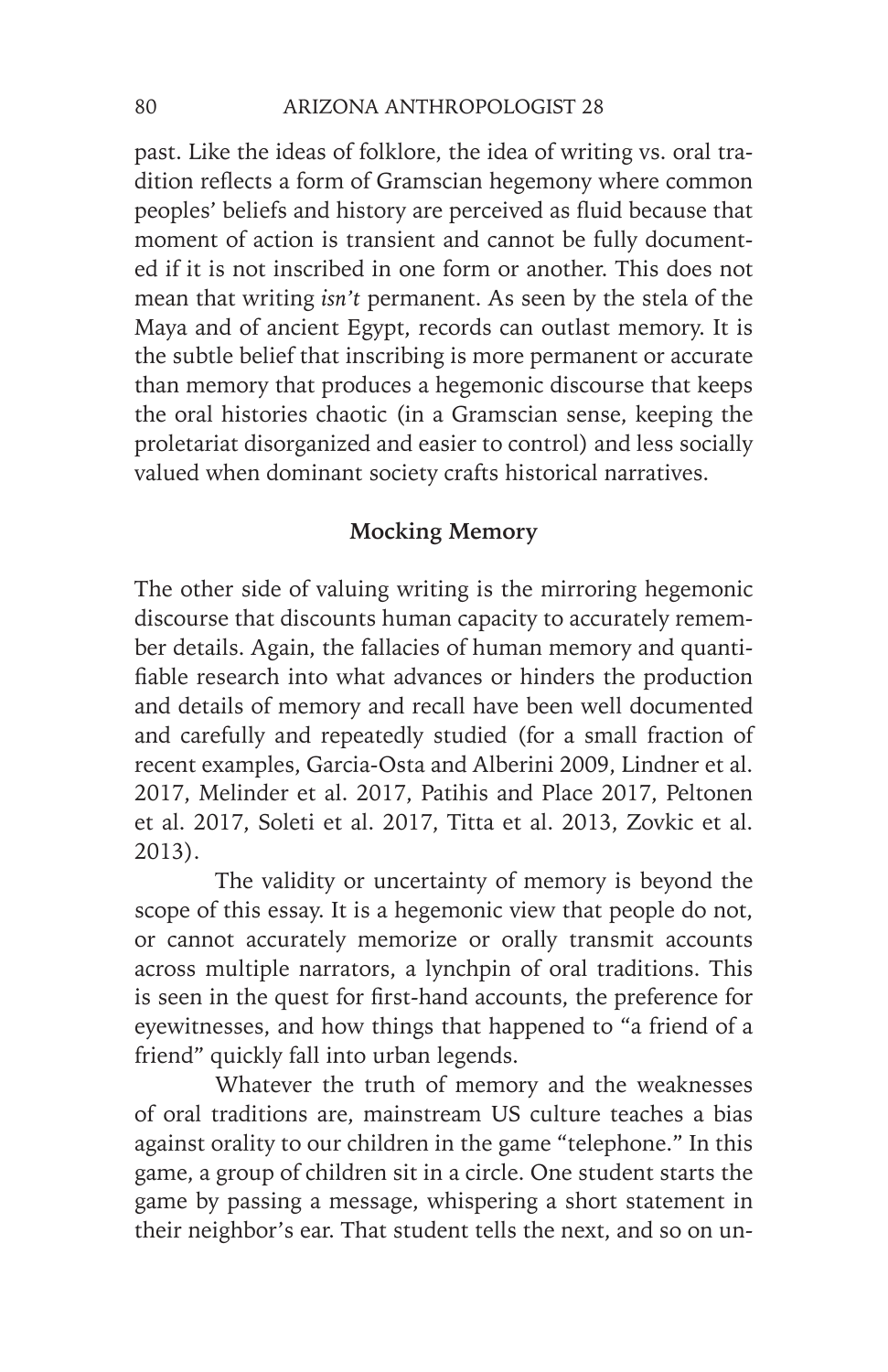til the last to receive the message says it out loud. Usually, the message is seriously distorted and has changed greatly from the original, and the kids laugh. The moral of the game is how badly garbled a message can become when it is passed on orally. However, I have found that when the game is played with older children, they intentionally change the message because they know it is supposed to become hilariously distorted. The accuracy of the game becomes muted because it is a children's game, rather than adults attempting to be as accurate as possible. The purpose of the game is to teach children that oral transmission of stories is riddled with errors. Whether the core lesson is true or not, the game intentionally reinforces a hegemonic discourse against oral traditions.

## **Documenting is not Enough: The Tradition of Intentionally Alternating Stories**

Quests for the "authentic" original or earliest version of a folktale have promoted a popular myth that people do not remember or tell oral stories the exact same way each time. We can only guess at the earliest version (shown by the work of Opie and Opie 1974 and by Tatar 2017). European fairytales and American folklore have origins in imaginary (empty) time (to draw from Benedict Anderson, 2006). It is difficult, even impossible to say if there is an "authentic" version of a story.

For example, consider the contrasts between "*Sole, Luna, e Talia* [Sun, Moon, and Talia]" (Basile 1634), "*La Belle au bois dormant* [Sleeping Beauty in the Wood]" (Perrault 1697), "*Dornröschen* [Little Briar Rose]" (Grimm and Grimm 1812), and "Sleeping Beauty" (Disney 1959). These similar but different versions of the story "show" how the tale shifted over time.3 It is possible that this reflects drift in oral retellings, but why the change? It may be possible that people could not accurately retell the story they had heard. However, narrators

<sup>3</sup> It should also be noted that a different argument, that there are recurrent motifs in folklore regardless of time and culture. This is demonstrated by the Arne-Thompson classification index. Using that system, these "sleeping beauty" stories are classified as AT Type 410.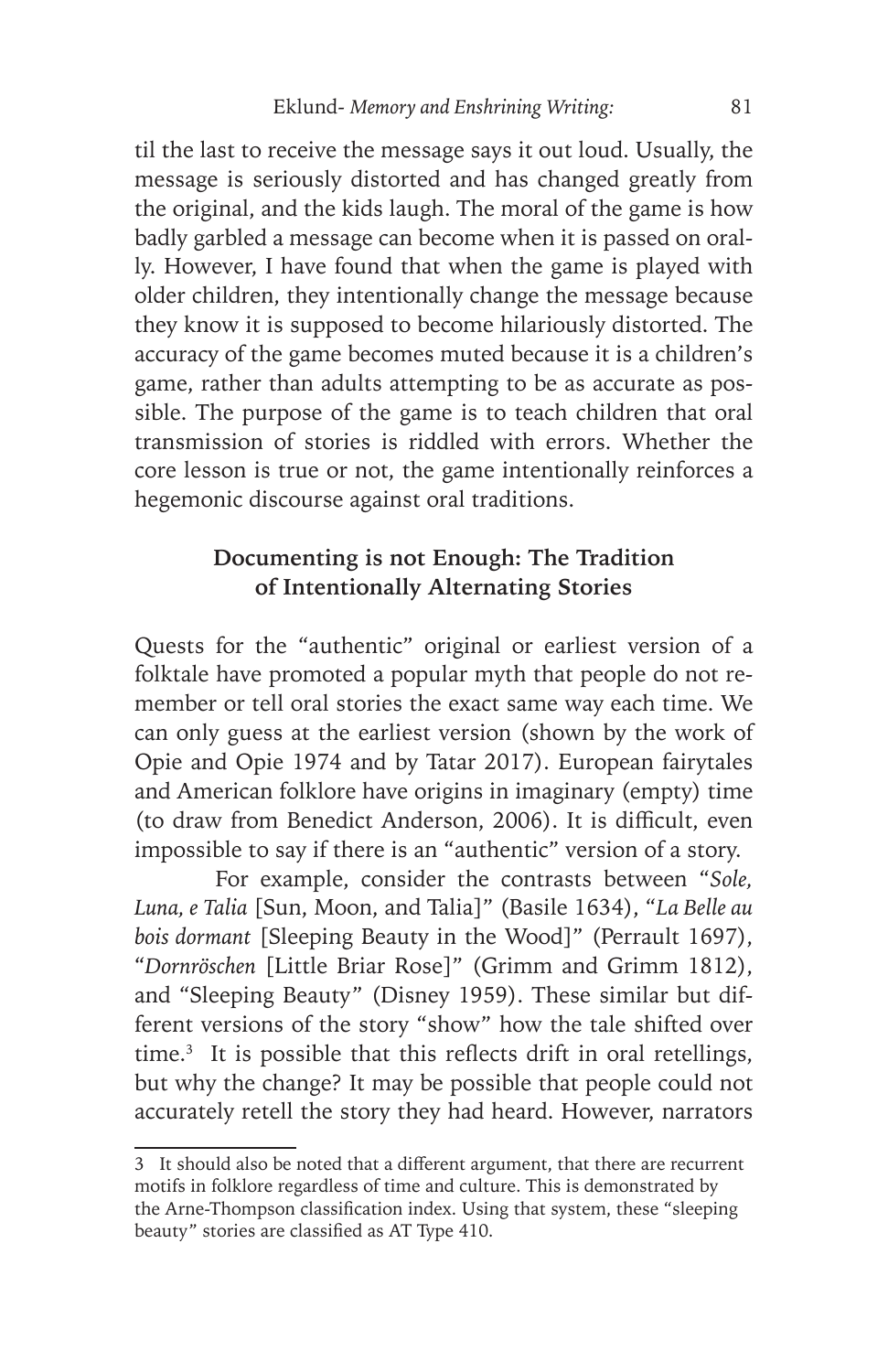may have intentionally modified the story either to suit their needs or to reflect anticipated interests of their audience.

This *intentional* shift is *documented* in the so-called Disneyfication of fairy tales. It is, again, beyond the scope of this paper, but it has been widely discussed how Disney (Walt Disney Company) has changed "classic" fairy tales for a variety of reasons (for examples, see Bell et al. 1995, Dong 2011, Mortensen 2008). However, Disneyfication of fairy tales has also spawned a series of intentional alterations, including productions like DreamWork's *Shrek* film series. Why might the movies diverge from *documented* narratives of classic tales? We are not surprised by explanations like "artistic liberty" or attempts to commercialize, or even political correctness. Today, fairy tales are considered children's literature. This allegation is often attributed to Disney (in popular discourse), but remember that the Brother's Grimm named their 1812 collection *Kinder-und Hausmärchen* [Children's and Household Tales]. Yet, over a century ago L. Frank Baum originally wrote the Oz books (1900-1920) in part because fairy tales were considered too violent.

Sometimes a story attracts intentional revision to make it either happier or more violent. For example, William Shakespeare's *Romeo and Juliet* has been re-imagined multiple times. In many of these versions, some on Broadway (*West Side Story*), children's movies (*Gnomeo and Juliet*), others in TV scripts (various shows) allow the starcrossed lovers to live, or find a different path to a happy ending. Baz Luhrman's 1996 production of *Romeo+Juliet* maintained the original dialog and added more violence with the addition of firearms.

While the stories recorded by Mother Goose (Charles Perrault) and the Brothers Grimm are from the oral tradition, part of the western tradition has been to change stories, even when there is a clear print version that has no tie to oral traditions. How many variations of *Harry Potter* style stories have been written as young adult fiction? How many *Star Wars* stories seek to cash in on the success of the franchise? How many "origin" stories exist for *Spider-man*? How many times has Hollywood "rebooted" a successful movie?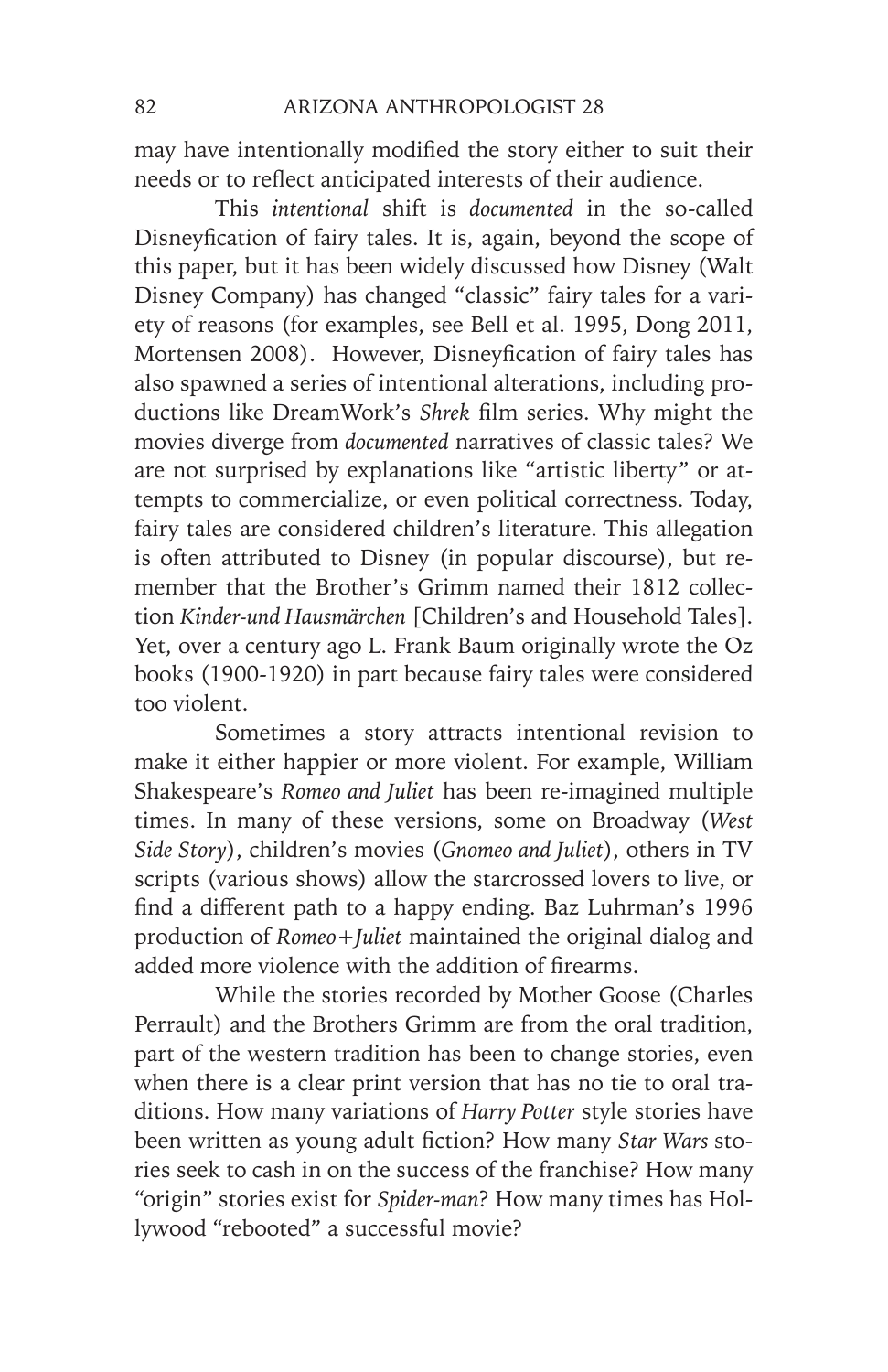There is a clear and repeated drive to retell and revise popular and public domain stories in mainstream US culture. While this could be attributed to current capitalistic models, a cursory review of European history shows an interest in the re-telling of popular stories. Classic paintings re-tell myths and historical events. Classic theater retold the stories as well. For example, consider the mythology of Agamemnon, whose history was inscribed by the poet Homer and playwrights Aeschylus and Sophocles. We know the details of these accounts because the texts have survived to the present day. However, despite being a people with a writing history, ancient Greeks still rewrote and retold stories.

Collectively, this could be taken as evidence that it is human nature to modify and retell stories. It would be a reasonable interpretation if it were not for the fact that the same descendant culture, Abrahamic faiths, have strived to find the earliest and most accurate version of sacred texts.<sup>4,5</sup> In other words, western culture feels free to retell certain accounts to suit contemporary needs and tastes, while seeking to preserve the "authenticity" of other records.

# **Remembering the Flaws While Recognizing the Bias**

Working in Italy and Kentucky (US), Alessandro Portelli (1991) has gathered oral histories that were factual and in some cases counter-factual. His work showed that people could remember things differently. However, instead of focusing on how some accounts were factually accurate, and others "false," he wove the narratives together to demonstrate subjectivity, how

<sup>4</sup> This process of finding the most "accurate and early version" of sacred texts is beyond the scope of this paper. However, the discovery of the Dead Sea scrolls led to revisions of some Biblical texts, specifically Isaiah and Habakkuk to capture a more accurate translation. Bible scholars will point out to the history of identifying heresies and apocryphal texts and the challenge of identifying the "authenticity" of ancient documents. The preferred term in the New Revised Standard Version (Catholic Bible, used in some Protestant denominations) is "ancient authorities." (Metzger 2016).

<sup>5</sup> It should also be noted that the Quran was both memorized and recorded on papyrus in Arabic when it was revealed to the Prophet Muhammad AD 610-632.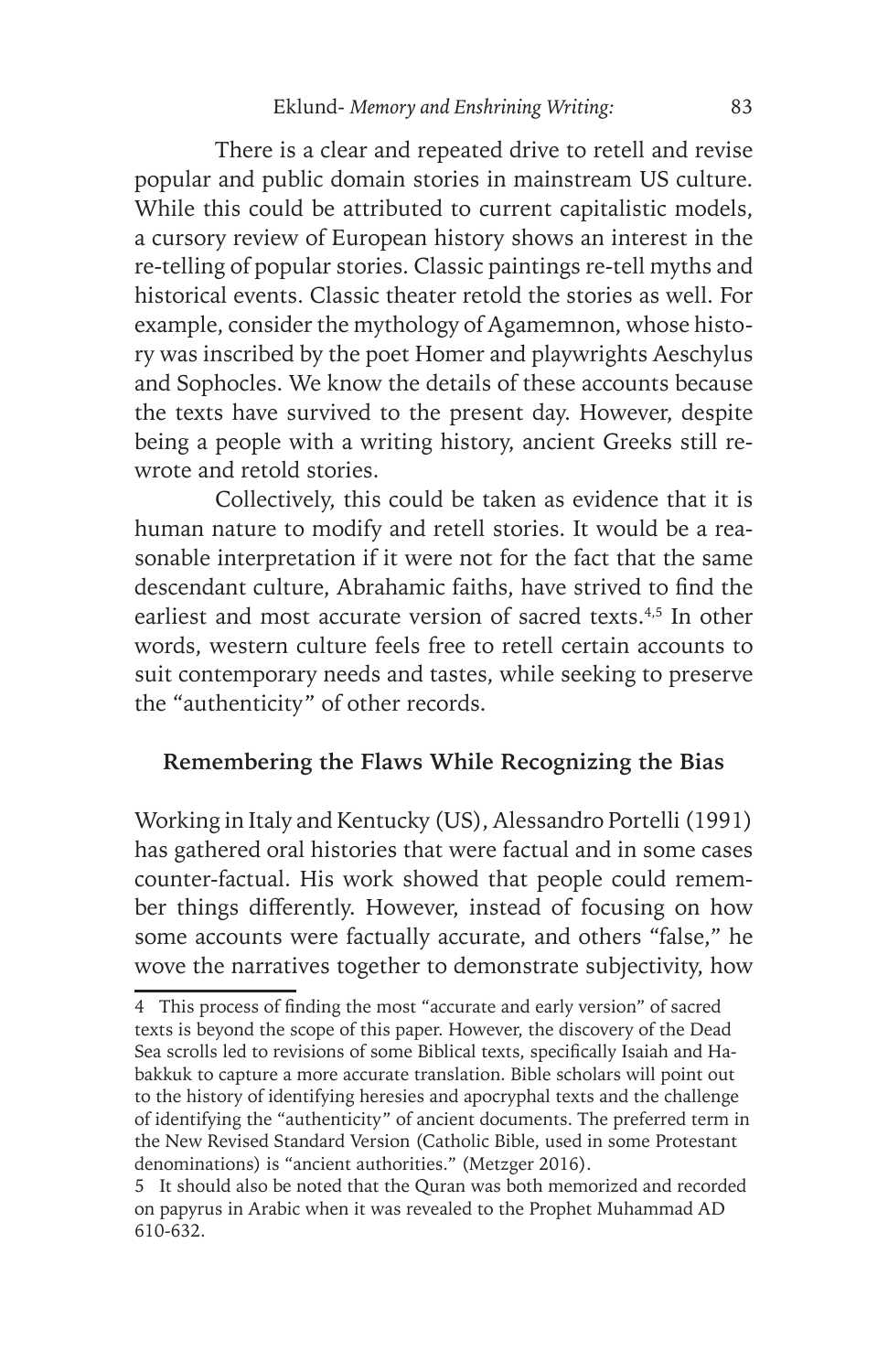people remembered what was important to them and created meaning for an event.

There is still much to be learned about oral history and how oral traditions are maintained in the absence of written records. Any research should not approach oral records with bright eyed naïveté. However, we (Euro-Americans and those who learn from that tradition), must be more aware that our culture celebrates writing and is deeply hostile to the multiplicity of other ways of knowing and passing on wisdom. While memory may be imperfect, we must recognize that we have inherited a tradition that loves modifying, personalizing, and retelling narratives. This is demonstrated through practices as diverse as the way Hollywood has retold fairy tales, and in revisionist histories where scholars uncover new facts (or "facts") to create a different narrative that can fundamentally alter how an event is perceived. This desire to change may even be viewed in the emergence of "alternative facts" in the current political climate. It is these biases that we, as scholars must face before we draw upon oral histories. Though they may, indeed be imperfect, we have emerged from a hegemonic discourse that has trained us to expect them to be inaccurate before we have even begun the conversation.

#### **References**

- "inscribe, v.". OED Online. June 2017. Oxford University Press. http://www.oed.com.ezproxy1.library.arizona. edu/view/Entry/96648?redirectedFrom=inscribe& (accessed September 26, 2017).
- Basso, Keith. 1996. Wisdom Sits in Places: Landscape and Language Among the Western Apache. University of New Mexico Press: Albuquerque.
- Anderson, Benedict R. 2006. Imagined communities: Reflections on the origin and spread of nationalism. New York: Verso.
- Basile, Giambattista. 1634. "Sole, Luna, e Talia [Sun, Moon, and Talia]." Pentamerone.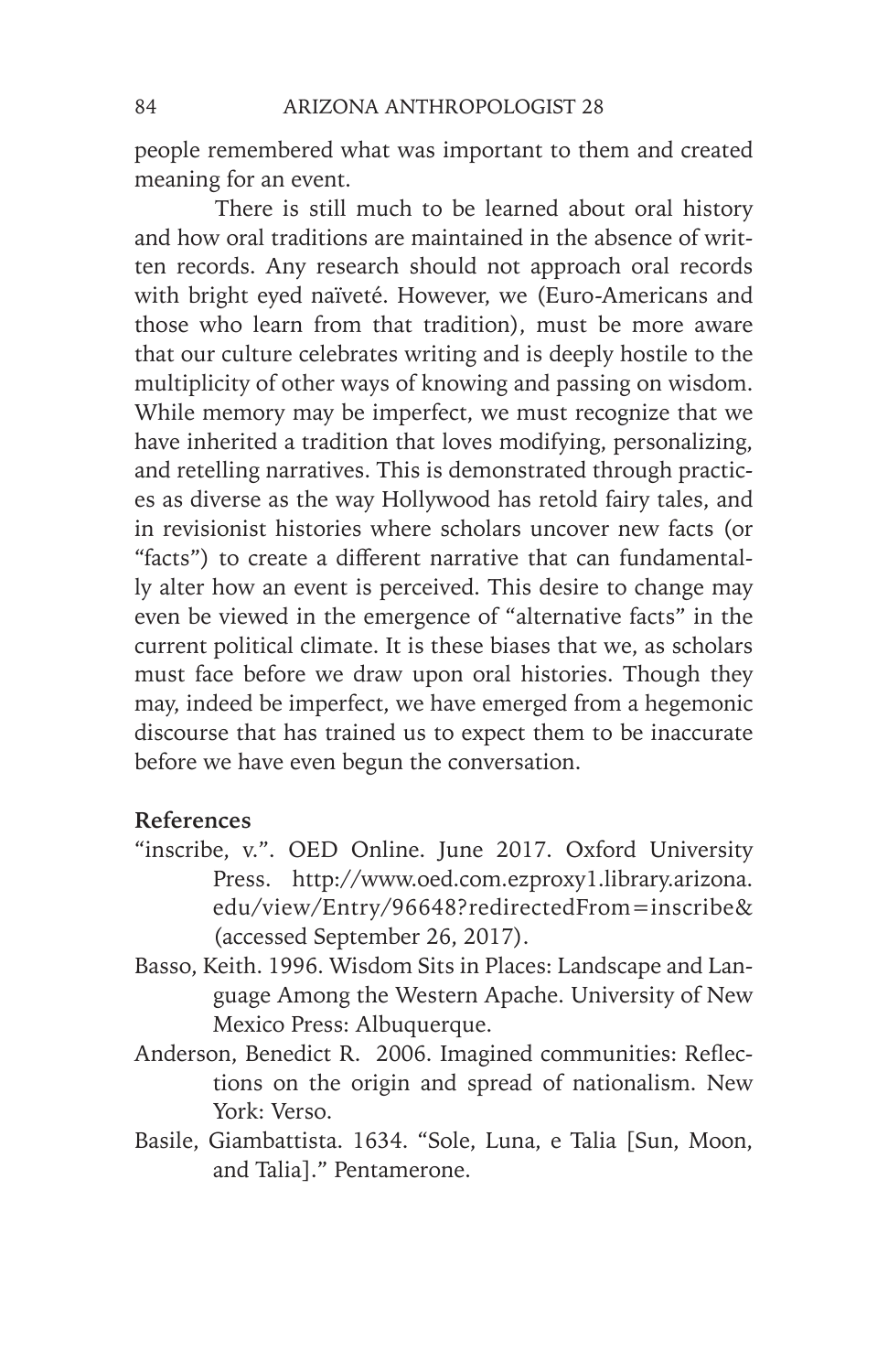- Bell, Elizabeth, Haas, Lynda, and Sells, Laura (eds). 1995. From mouse to mermaid: The politics of film, gender, and culture. Bloomington: Indiana University Press.
- Dong, Lan. 2011. Mulan's legend and legacy in China and the United States. Philadelphia, PA: Temple University Press.
- DreamWorks. 2001. Shrek. Glendale, CA: DreamWorks.
- Garcia-Osta, Ana, and Alberini, Cristina M. 2009. "Amyloid beta mediates memory formation." Learning & Memory (Cold Spring Harbor, N.Y.) 16 (4): 267-72.
- Geertz, Clifford. 1973. The interpretation of cultures: Selected essays. New York: Basic Books.
- Ghaffar-Kucher, Ameena. 2015. "Writing culture; inscribing lives: A reflective treatise on the burden of representation in native research." International Journal of Qualitative Studies in Education, 28(10): 1186-1202.
- Grimm, Wilhelm and Jacob Grimm. 1812. "Dornröschen [Little Briar Rose]." Kinder-und Hausmärchen [Children's and Household Tales].
- Knowlton, Timothy W. 2015. "Inscribing the miraculous place: Writing and ritual communication in the chapel of a Guatemalan popular saint." Journal of Linguistic Anthropology 25 (3): 239-55.
- Lindner, Oana C., Mayes, Andrew, McCabe, Martin G., and Talmi, Deborah. 2017. "Acute memory deficits in chemotherapy-treated adults." Memory 25 (10): 1327.
- Metzger, Bruce M. and the Committee, 2016. "To the reader." Holy Bible: New Revised Standard Version: Catholic Edition. Hendrickson Publishers Edition. vii-ix.
- Melinder, Annika, Toffalini, Enrico, Geccherle, Eleonora, and Cornoldi, Cesare. 2017. "Positive events protect children from causal false memories for scripted events." Memory 25 (10): 1366.
- Morgan, Lewis Henry. 1877. Ancient society; or, researches in the lines of human progress from savagery, through barbarism to civilization. New York: Henry Holt and Company.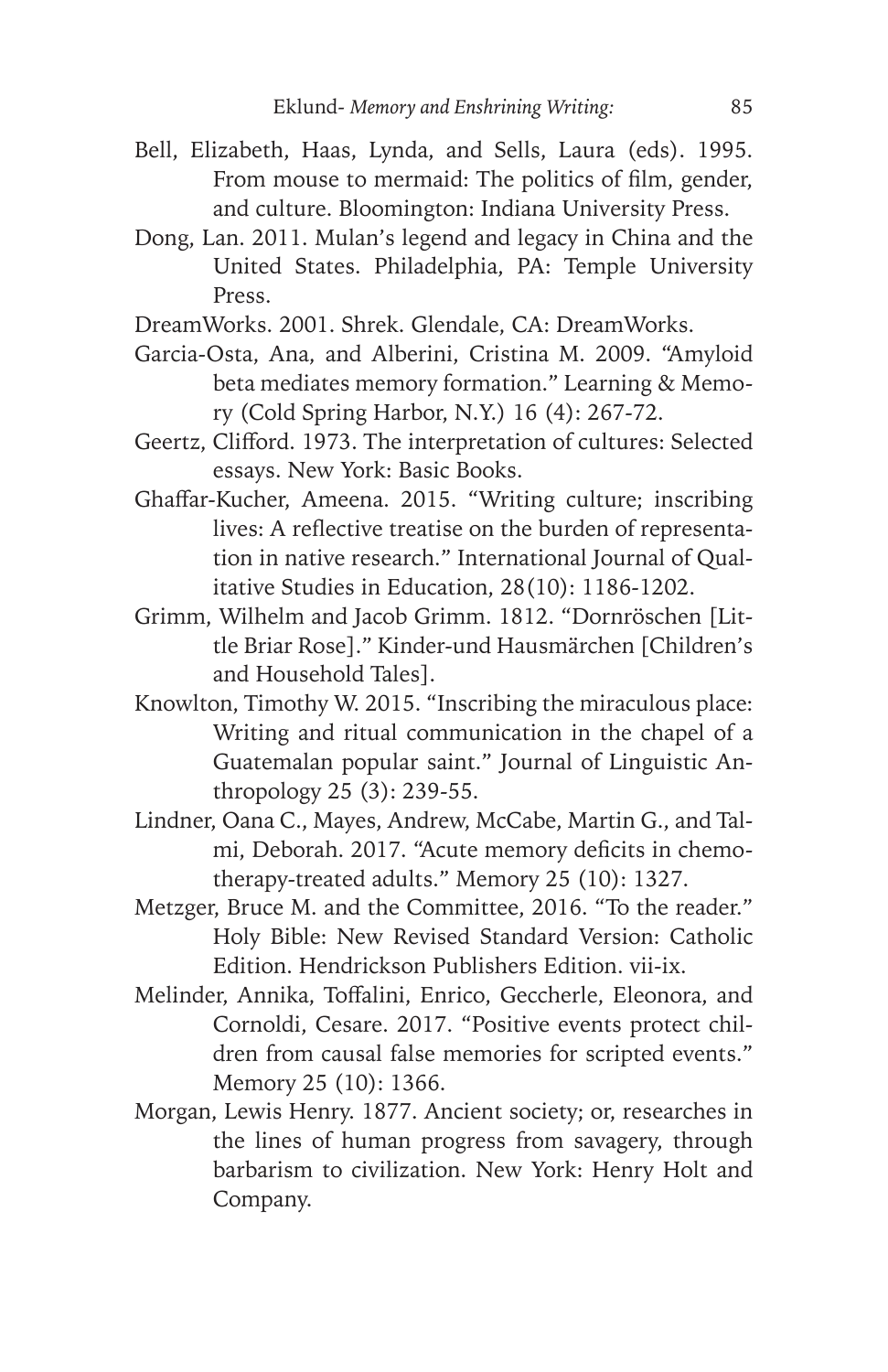- Mortensen, Finn Hauberg. 2008. "The little mermaid: Icon and disneyfication." Scandinavian Studies 80 (4): 437-54.
- Opie, Iona Archibald, and Peter Opie. 1974. The classic fairy tales. New York: Oxford University Press.
- Patihis, Lawrence and Place, Patricia. 2017. "Weak evidence for increased motivated forgetting of trauma-related words in dissociated or traumatised individuals in a directed forgetting experiment." Memory (pending: published on-line Oct. 13, 2017).
- Perrault, Charles. 1697. "La Belle au bois dormant [Sleeping Beauty in the Wood]." Histoires ou contes du temps passé [Stories or fairytales from past times].
- Peltonen, Kirsi, Samuli Kangaslampi, Samir Qouta, and Raija-Leena Punamäki. 2017. "Trauma and autobiographical memory: Contents and determinants of earliest memories among war-affected Palestinian children." Memory 25 (10): 1347.
- Portelli, Alessandro. 1991. The death of Luigi Trastulli, and other stories: Form and meaning in oral history. Albany, N.Y: State University of New York Press.
- Soleti, Emanuela, Wright, Daniel B., and Curci, Antonietta. 2017. "Emotional discussions reduce memory recall." Memory 25 (5): 697-7.
- Spicer, Edward H. 1962. Cycles of conquest: the impact of Spain, Mexico, and the United States on the Indians of the Southwest, 1533 - 1960. Tucson: University of Arizona Press.
- Tatar, Maria. 2017. The classic fairy tales: Texts, criticism. Second ed. New York: W.W. Norton & Company.
- Titta, Alexandre de, Marie Ballester, Ziad Julier, Chiara Nembrini, Laura Jeanbart, André J. van der Vlies, Melody A. Swartz, and Jeffrey A. Hubbell. 2013. "Nanoparticle conjugation of CpG enhances adjuvancy for cellular immunity and memory recall at low dose." Proceedings of the National Academy of Sciences of the United States of America 110 (49): 19902-7.